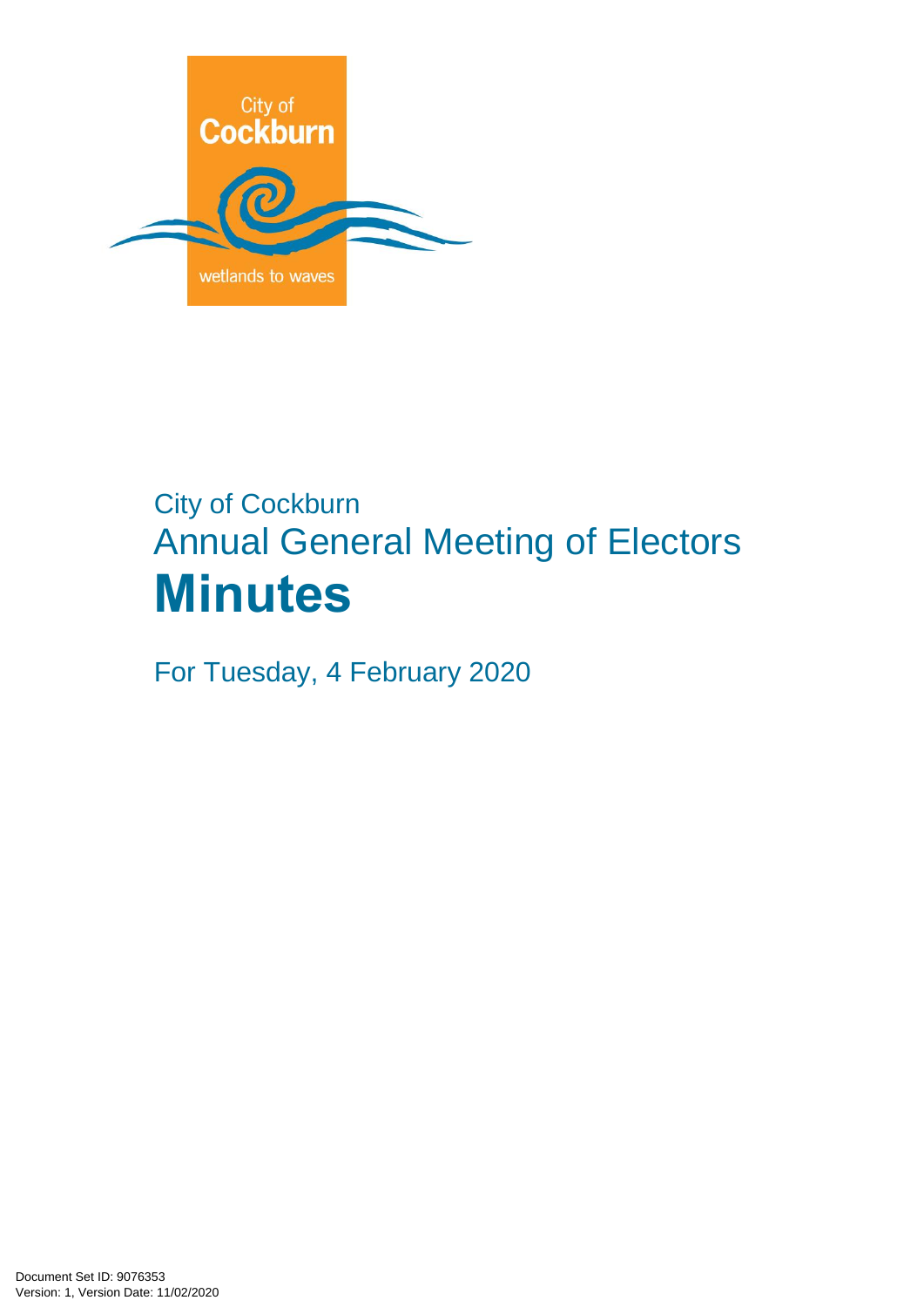## MINUTES OF THE ANNUAL GENERAL MEETING OF ELECTORS **HELD ON TUESDAY, 4 FEBRUARY 2020 AT 7.00PM**

#### **PRESENT:**

#### **ELECTED MEMBERS**

| Mr L Howlett    | $\sim$ | Mayor (Presiding Member) |
|-----------------|--------|--------------------------|
| Ms L Kirkwood   | $\sim$ | Deputy Mayor             |
| Dr C Terblanche |        | Councillor               |
| Mr P Eva        |        | Councillor               |
| Ms C Stone      |        | Councillor               |
| Ms P Corke      |        | Councillor               |
|                 |        |                          |

#### **IN ATTENDANCE**

| Mr S Downing        | <b>Acting Chief Executive Officer</b>               |
|---------------------|-----------------------------------------------------|
| Mr D Green          | <b>Director Governance and Community Services</b>   |
| Mr D Arndt          | <b>Director Planning and Development</b>            |
| Mr C Sullivan       | Director Engineering and Works                      |
| Mr N Mauricio       | Acting Director Finance and Corporate Services      |
| Mrs G Bowman        | <b>Executive Manager Strategy and Civic Support</b> |
| Mrs S Seymour-Eyles | <b>Manager Corporate Communications</b>             |
| Mrs S D'Agnone      | <b>Council Minutes Officer</b>                      |

There were 10 electors and one member of the press in attendance.

#### **APOLOGIES:**

| Mr S Cain, CEO | $\overline{\phantom{0}}$ | Leave of Absence |
|----------------|--------------------------|------------------|
| Mr K Allen     | $\overline{\phantom{0}}$ | Apology          |
| Mr T Widenbar  | $\overline{\phantom{0}}$ | Apology          |

## **1. DECLARATION OF MEETING**

The Presiding Member declared the meeting open at 7.00pm and welcomed City of Cockburn ratepayers.

The Presiding Member acknowledged the Nyungar People who are the traditional custodians of the land on which the meeting is being held and paid respect to the Elders of the Nyungar Nation, both past and present and extended that respect to Indigenous Australians who may have been present.

## **2. PURPOSE OF MEETING**

This Annual General Meeting of Electors has been called in accordance with the Section 5.27 of the *Local Government Act 1995* and the following matters discussed. The Annual General Meeting of Electors will be conducted in accordance with Section 5.31 of the *Local Government Act 1995* and Clauses 17 and 18 of the *Local Government (Administration) Regulations 1996*.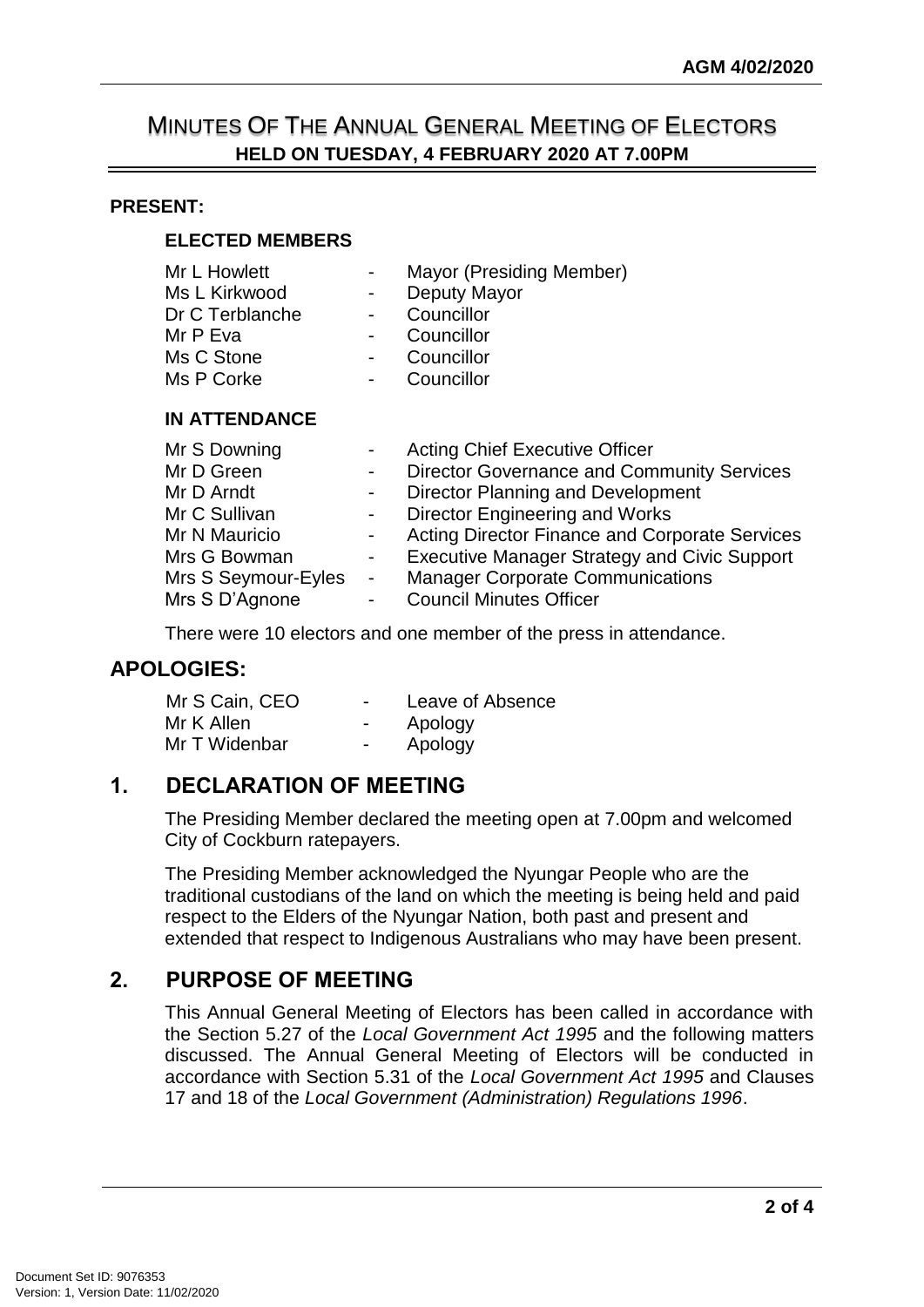## **3. ANNUAL REPORT**

#### **3.1 ANNUAL REPORT 2018/2019**

- (a) Copies available on the website and at the door to Electors attending.
- (b) Queries to be answered by Presiding Member or appropriate Staff.

### **4. GENERAL BUSINESS**

**4.1 WRITTEN QUESTIONS** 

Nil

- **4.2 MOTIONS ON NOTICE** Nil
- **4.3 OTHER BUSINESS**

#### **4.3.1 Maureen Fisher-Sim – Hamilton Hill Hamilton Hill Community Hub**

- **Q1** Is the Council aware of the site at the old Hamilton Hill High School and was it pursued for the Hub (Community Centre in Hamilton Hill)?
- **A1** The Director Planning and Development advised the question would be taken on notice. His recollection, however, is that when Development West were assessing the site, one of the aspects they considered was the feasibility of the reuse of any of the buildings within the high school site. No building was identified as being suitable for those type of uses, primarily due to their location within the actual site itself, as well as the condition and types of existing buildings.

The Director Planning and Development could not recall whether allocations were considered, however with any subdivision there is the issue of provision of public open space, and any community facility would come out of that provision of open space.

There was a great deal of discussion through community consultation regarding retaining areas of public open space and usable open space. The Director undertook to contact officers from Development West to clarify that their assessment considered public open space.

**Q2** Is there any opportunity to receive funding for an existing building similar to the vacated Salvation Army Hall?

The Director Governance and Community Services advised more information would be required to enable an assessment to be made on that basis.